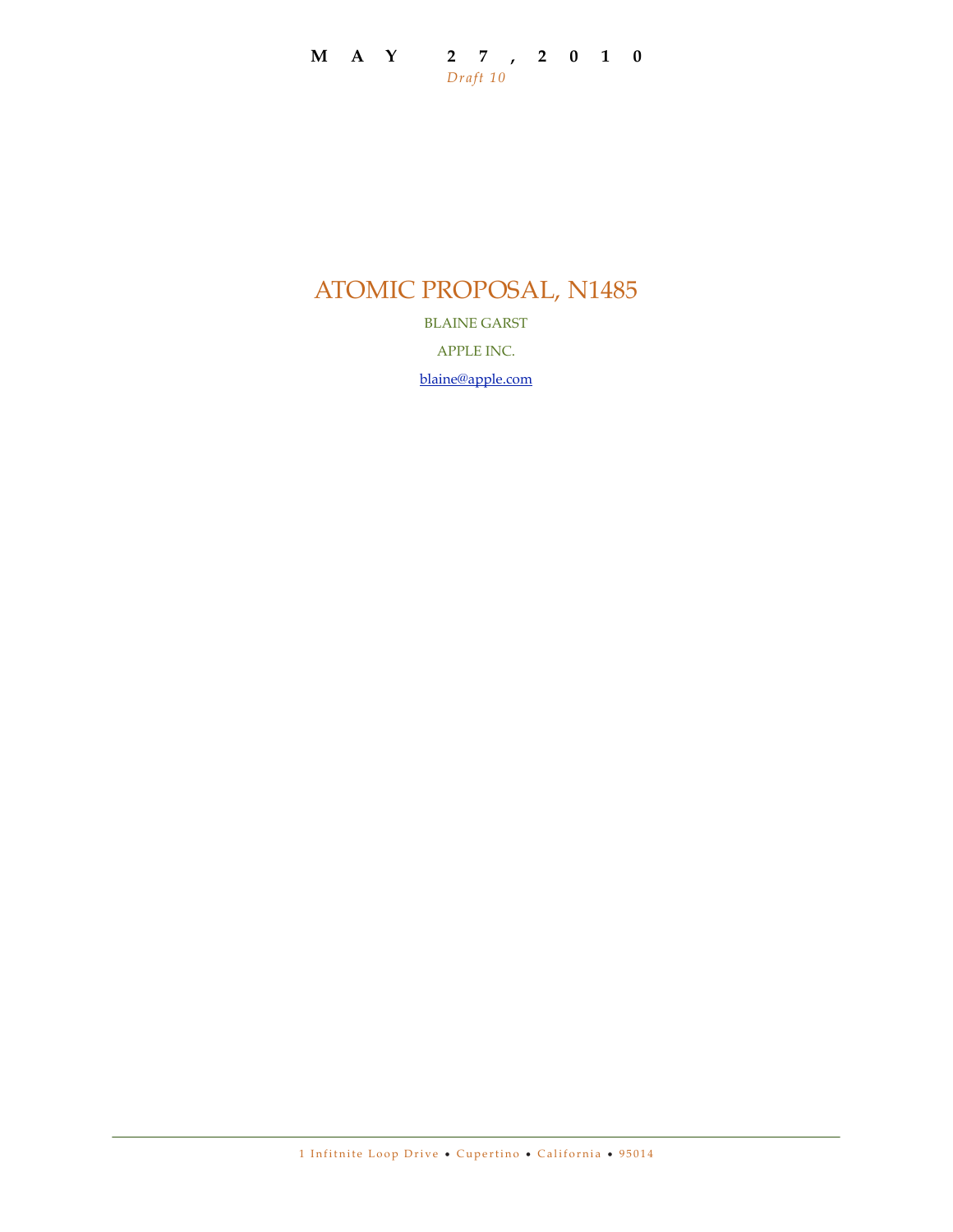#### **Introduction**

The C1x atomics section 7.16 was crafted with a keen eye to compatibility with C++0x so that there were clear and unambiguous ways of writing code portable across the two languages. A somewhat informally determined design constraint at the beginning precluded direct language treatment for atomics in C, unlike that which atomics enjoys in C++0x. In fact, the library-only approach for C1x allows only the integral types and a limited set of predefined atomic typedefs for some of the other, but not all, typedefs in C1x. There is no compile time mechanism possible to extend the typedefs to other popular platform specific typedefs such as int32\_t, thus limiting portability of code that would otherwise use such useful typedefs.

The proposal is to add an \_Atomic type qualifier to the C1x language such that atomics can also apply to the full set of C1x types in a natural way, including direct use of the compound assignment operators. Through several revisions incorporating suggestions from Lawrence Crowl, Paul McKenney, Hans Boehm, and Thomas Plum, **this proposal unambiguously increases compatibility with C++0x**. This is achieved by preserving not only the operational semantics of sequential-consistency but also representational equivalence leading to direct interoperability of \_Atomic qualified objects with their C++0x atomic<T> counterparts. Moreover, an additional declarative syntax is proposed such that C1x atomic programs can be written that compile, run, and interoperate directly with C++0x.

The interoperability is so great that we, at Lawrence's suggestion, can define the fundamental atomic\_*T* types introduced in the atomics section to be \_Atomic *T* and gain operator overloading of these types much as is possible in  $C++0x$ .

#### **High Level Description**

- 1. A new keyword \_Atomic is introduced. It is used, alone, as a type qualifier. An implementation is allowed to relax the requirement of having the same representation and alignment of the corresponding non-atomic type, as long as appropriate conversions are made, including via the cast operator.
- 2. The \_Atomic keyword also can also be used in the form \_Atomic(T), where T is a type, as a type specifier equivalent to Atomic T. Thus,  $\Delta$ tomic(T) x, y; declares x and y with the same type, even if T is a pointer type. This allows for trivial C++0x compatibility with a C++ only \_Atomic(T) macro definition as atomic<T>.
- 3. The existing atomic\_int et al. typedefs are redefined to be typedefs of \_Atomic counterparts.
- 4. The compound assignment operators (e.g.  $+=$ ,  $/=$ ,  $\sim$ , ...,) and all forms of ++ and -- are overloaded on atomic objects to provide sequentially-consistent read-modify-write atomic behavior, whether achieved directly via hardware instructions, by small inline compare-and-swap code sequences, or by support from compiler intrinsics, as the implementation decides. Thus, even atomic float identifiers can make use of sequentially-consistent operators..
- 5. Ordinary read and write access to \_Atomic identifiers is sequentially-consistent, requiring acquire fences as necessary on the hardware before every read, and release fences after writes so that dependent data can be properly provided.
- 6. A new ?= : ternary assignment operator is introduced to express an assign value if identifier has the specific value operation. When used upon an atomic qualified identifier, a sequentially-consistent compare-and-swap operation will be performed. This is the only mechanism for doing compare-and-swap on atomic bitfields.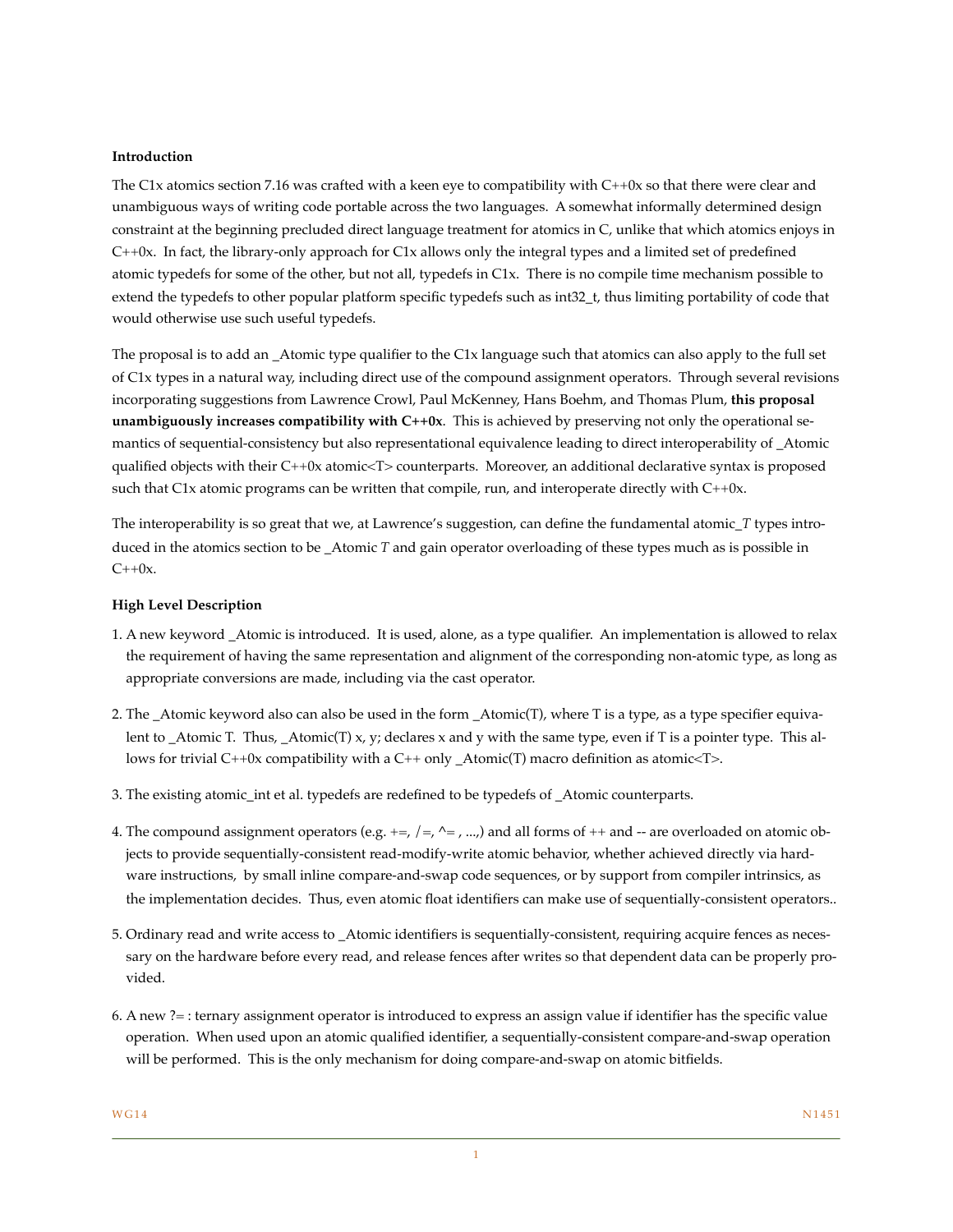\_Atomic applies uniformly to all types, including scalars, arrays, and aggregates, yet has little to no meaning for function results and parameters. When applied to structures and unions \_Atomic offers guarantees of complete loads and stores via assignment. Field access of atomic structures and unions presents an inherent data-race that is expressly left to the implementation to decide and hence leads non-portable undefined behavior which very closely matches the restrictions in C++0x which are impossible to implement exactly.

#### **Modifications**

The following are the formal descriptions of changes necessary to the **N1425** proposed draft standard to reflect the preceding high level descriptions of atomic.

**1.** Section 6.2.5 para 26+1 (new paragraph after 26)

Further, there is the \_Atomic qualifier which may combine with **volatile** and **restrict**. The size and alignment for \_Atomic qualified objects are allowed to be implementation defined independently of the underlying unqualified type as long as requisite representational conversions are done for all implicit or explicit cases.

**2.** Section 6.2.6.1

Loads and stores of \_Atomic objects are done with sequentially-consistent memory order.

**3.** Section 6.4.1,

Add \_Atomic to the list of keywords.

**4.** Section 6.4.6

Add ?= to list of punctuators.

**5.** Section 6.5.2.4

Postfix ++ and -- operations on atomic objects are atomic read-modify with sequentially-consistent memory order. [Note: where pointers to atomic objects can be formed, these operations are equivalent, where T is the type of E1, to the code sequence

```
T tmp;
T result = E1;
do {
    tmp = result OP 1;} while (!atomic_compare_exchange_strong(&E1, &result, tmp));
```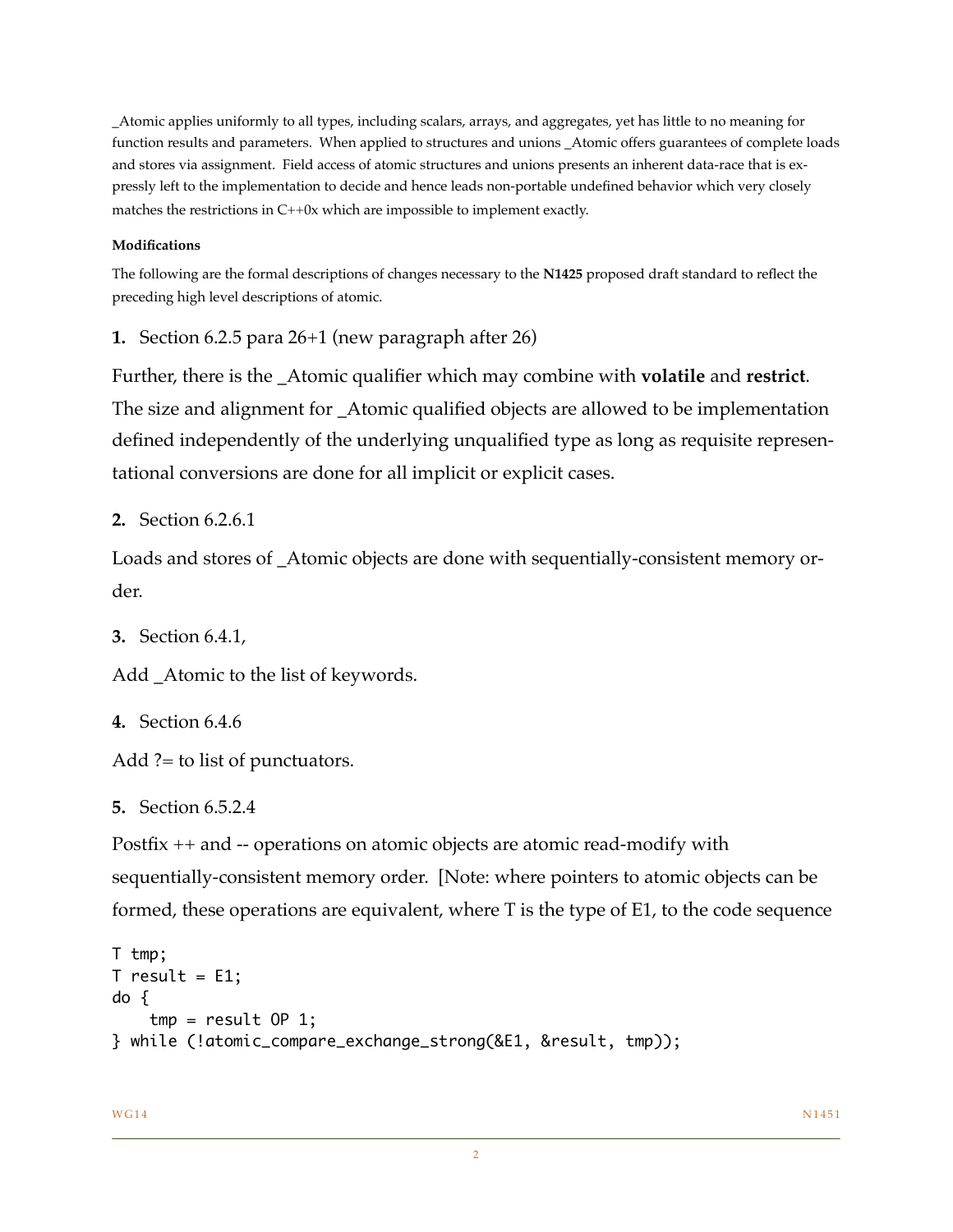where *result* is the result of the operation.]

## **6.** Section 6.5.3.1

Prefix ++ and -- operations on atomic objects are atomic read-modify with sequentiallyconsistent memory order. [Note: where pointers to atomic objects can be formed, these operations are equivalent, where T is the type of E1, to the code sequence

```
T result;
T expected = E1;
do {
    result = expected OP 1;
} while (!atomic_compare_exchange_strong(&E1, &expected, result));
```
where *result* is the result of the operation.]

# **7.** Section 6.5.16.2 Compound Assignment, para 3, Semantics

If E1 is atomic, the operations are atomic read-modify with sequentially-consistent memory order. [Note: where pointers to atomic objects can be formed, these operations are equivalent, where T is the type of E1, to the code sequence

```
T result;
T expected = E1;
do {
    result = expected OP E2;
} while (!atomic_compare_exchange_strong(&E1, &expected, result));
```
where *result* is the result of the operation.]

**8.** Section 6.5.16.3 The ternary assignment operator ?= :

The ternary operator *lvalue ?= candidateExpr : replacementExpr* tests that the *lvalue* has *candidateExpr* value and if so assigns the *replacementExpr* value, yielding a boolean value affirming or denying that the assignment occurred. If lvalue is atomic, the test and assignment must be performed with sequentially-consistent behavior, e.g. the test-and-set  $WG14$   $N1451$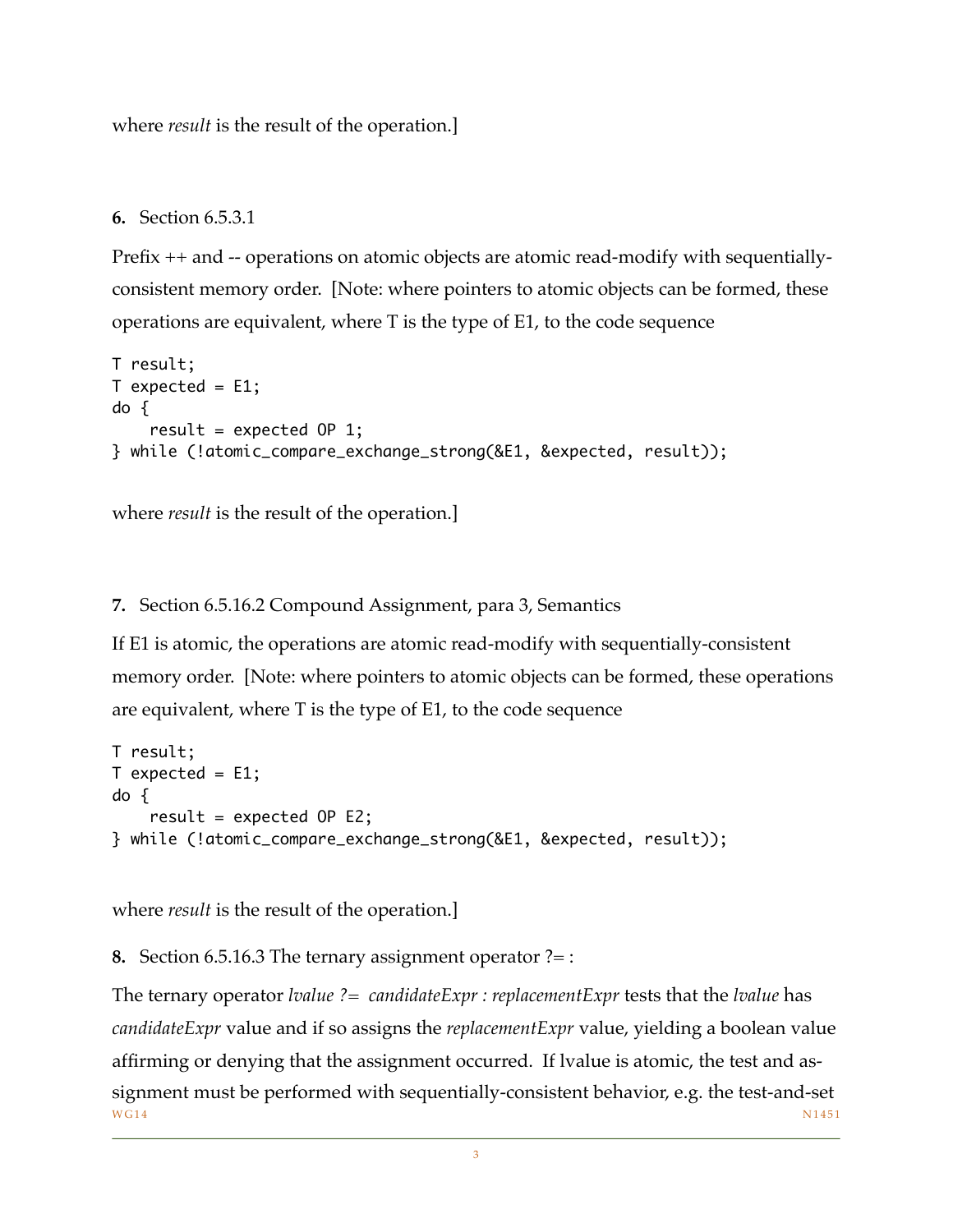must be done atomically, with memory-load and memory-store fences. The test is done as if the == operator were used, and if equal, will replace the value, as is done with atomic\_compare\_exchange\_strong.

```
[Example: lazy initialization
```

```
\Delta tomic struct x *GlobalPX = NULL;
struct x *getGlobalPX() {
     struct x *returnValue;
     // the read of GlobalPX synchronizes with assignment to member
    if (! (returnValue = GlobalPX) {
          struct x *tmp = (struct x * ){m}alloc(sizeof(struct x));
           tmp->member = value;
           if (GlobalPX ?= NULL : tmp)
               returnValue = tmp;
           else
               free(tmp);
     }
     return returnValue;
}
```

```
9. Section 6.7.2 Type Specifiers
```
Paragraph 1: Add to declaration productions:

```
 _Atomic ( type-name ) init-declarator-list[opt] ;
```
Paragraph 2: add \_Atomic ( *type-name* ) to the list

(new paragraph)

The \_Atomic production qualifies type-name with \_Atomic.

10. Section 6.7.3 Type Qualifiers

Paragraph 1: Add \_Atomic to the list.

Paragraph 2: (Constraints)

## $WG14$   $N1451$